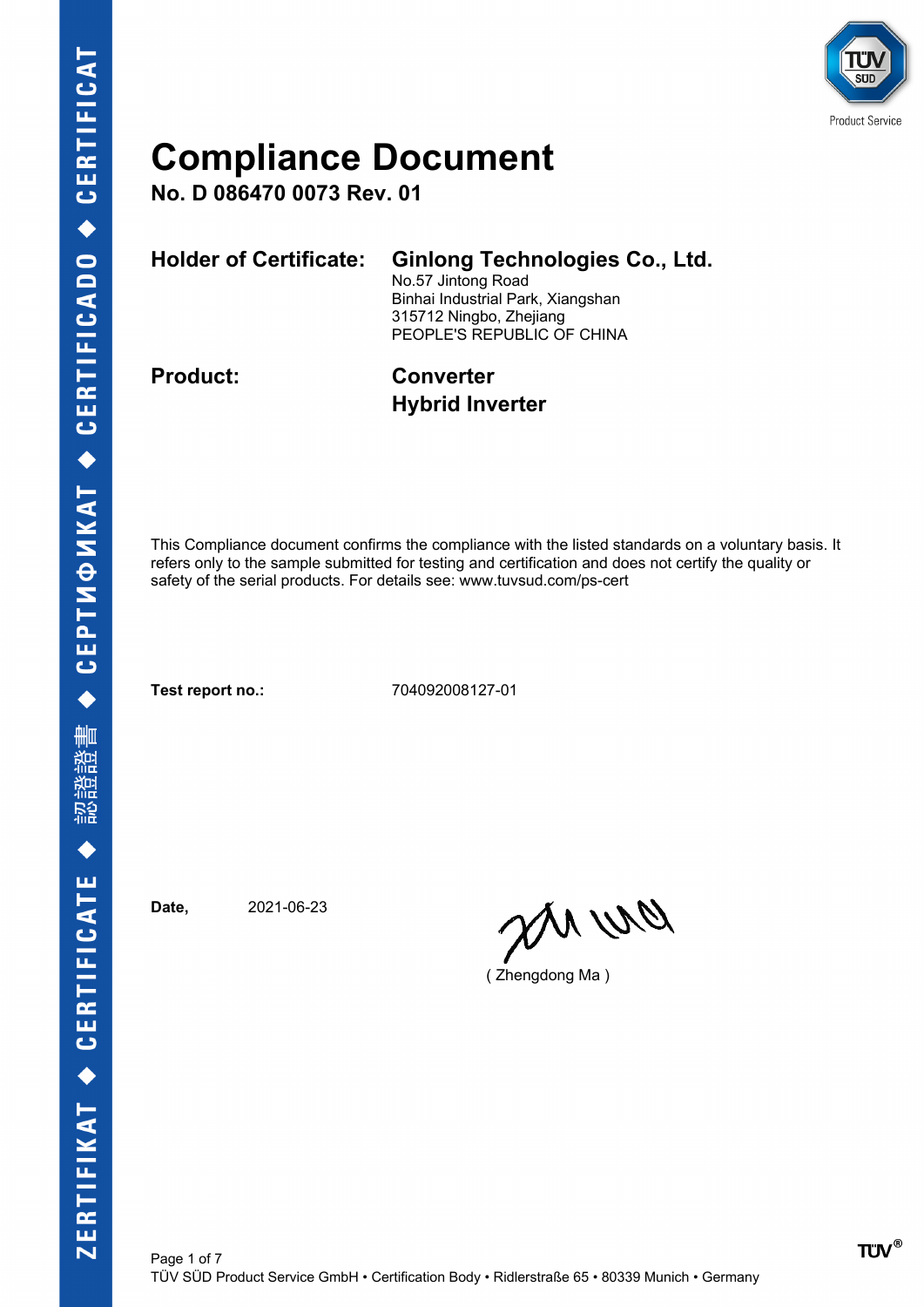

**No. D 086470 0073 Rev. 01**

**Model(s): RHI-3K-48ES, RHI-3K-48ES-5G, RHI-3.6K-48ES, RHI-3.6K-48ES-5G, RHI-4.6K-48ES, RHI-4.6K-48ES-5G, RHI-5K-48ES, RHI-5K-48ES-5G, RHI-6K-48ES-5G, S5-EH1P3K-L, S5-EH1P3.6K-L, S5-EH1P4.6K-L, S5-EH1P5K-L, S5-EH1P6K-L.**

#### **Parameters:**

| Model name                         | <b>RHI-3K-48ES</b>  | RHI-3.6K-48ES       | RHI-4.6K-48ES       |
|------------------------------------|---------------------|---------------------|---------------------|
| a) PV input parameters:            |                     |                     |                     |
| Max. Input Voltage:                | 600 Vd.c.           | 600 Vd.c.           | 600 Vd.c.           |
| MPP Voltage Range:                 | 90-520 Vd.c.        | 90-520 Vd.c.        | 90-520 Vd.c.        |
| Max. Input Current:                | $2 \times 11$ Ad.c. | $2 \times 11$ Ad.c. | $2 \times 11$ Ad.c. |
| Isc PV:                            | 2×17,2 Ad.c.        | 2×17,2 Ad.c.        | 2×17,2 Ad.c.        |
| b) Battery parameters:             |                     |                     |                     |
| Battery Type:                      | Li-Ion              | Li-Ion              | Li-Ion              |
| Battery Voltage Range:             | 42-58 Vd.c.         | 42-58 Vd.c.         | 42-58 Vd.c.         |
| Max. Charge Current:               | 62,5 Ad.c.          | 62.5 Ad.c.          | 62.5 Ad.c.          |
| Max. Discharge Current:            | 62,5 Ad.c.          | 62.5 Ad.c.          | 62.5 Ad.c.          |
| c) AC-Output (Back-up) parameters: |                     |                     |                     |
| Rated Output Voltage:              | 230 Va.c.           | 230 Va.c.           | 230 Va.c.           |
| Rated Output Frequency:            | 50 Hz               | 50 Hz               | 50 Hz               |
| Rated Output Current:              | 13 Aa.c.            | 13 Aa.c.            | 13 Aa.c.            |
| Rated Output Power:                | 3000 W              | 3000 W              | 3000 W              |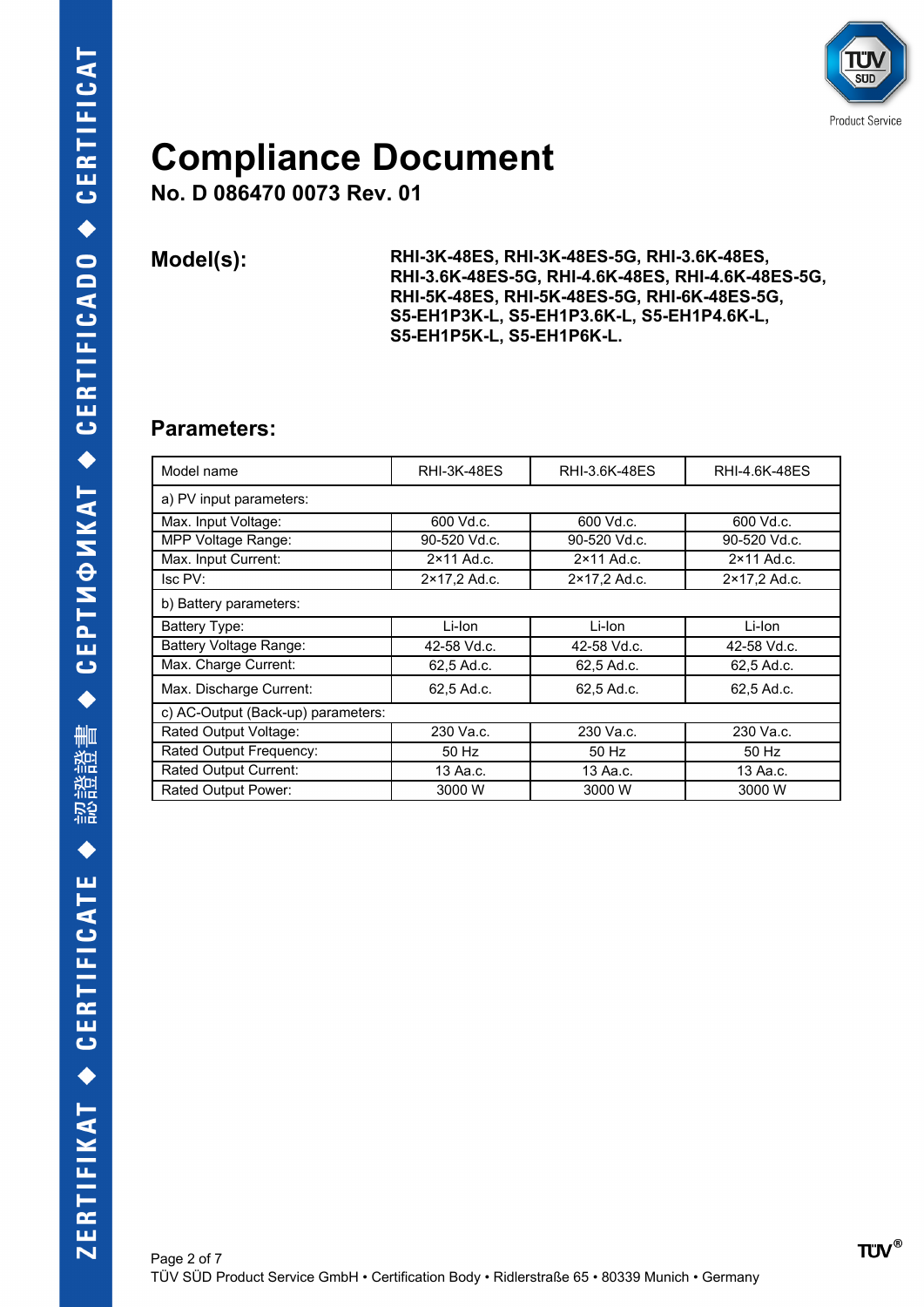

**No. D 086470 0073 Rev. 01**

| Model name                           | <b>RHI-3K-48FS</b>       | RHI-3.6K-48ES            | RHI-4.6K-48ES                   |
|--------------------------------------|--------------------------|--------------------------|---------------------------------|
| d) AC-Output (Grid Side) parameters: |                          |                          |                                 |
| Rated Output Voltage:                | 230 Va.c.                | 230 Va.c.                | 230 Va.c.                       |
| <b>Rated Output</b><br>Frequency:    | 50 Hz                    | 50 Hz                    | 50 Hz                           |
| Rated Output Power:                  | 3000 W                   | 3600 W                   | 4600 W                          |
| Max. Apparent Output<br>Power:       | 3300VA                   | 4000VA                   | 4600VA                          |
| Max. Output Current:                 | 15,7 Aa.c.               | 17,3 Aa.c.               | 23 Aa.c.                        |
| Power Factor(adj.):                  | 0,8(lagging)0,8(leading) | 0,8(lagging)0,8(leading) | $0,8$ (lagging) $0,8$ (leading) |
| e) AC input parameters:              |                          |                          |                                 |
| Rated Voltage:                       | 230 Va.c.                | 230 Va.c.                | 230 Va.c.                       |
| Current (Maximum<br>Continuous):     | 23,9 Aa.c.               | 23,9 Aa.c.               | 23,9 Aa.c.                      |
| Rated Frequency:                     | 50 Hz                    | 50 Hz                    | 50 Hz                           |
| f) General:                          |                          |                          |                                 |
| Operating<br>Temperature Range:      | $-25$ °C +60 °C          | $-25 °C+60 °C$           | $-25 °C+60 °C$                  |
| Protective Class:                    |                          |                          |                                 |
| Ingress Protection:                  | IP <sub>65</sub>         | IP <sub>65</sub>         | IP <sub>65</sub>                |
| Overvoltage Category:                | II(PV), III(MAINS)       | II(PV), III(MAINS)       | II(PV), III(MAINS)              |
| Inverter Topology:                   | Non-isolated             | Non-isolated             | Non-isolated                    |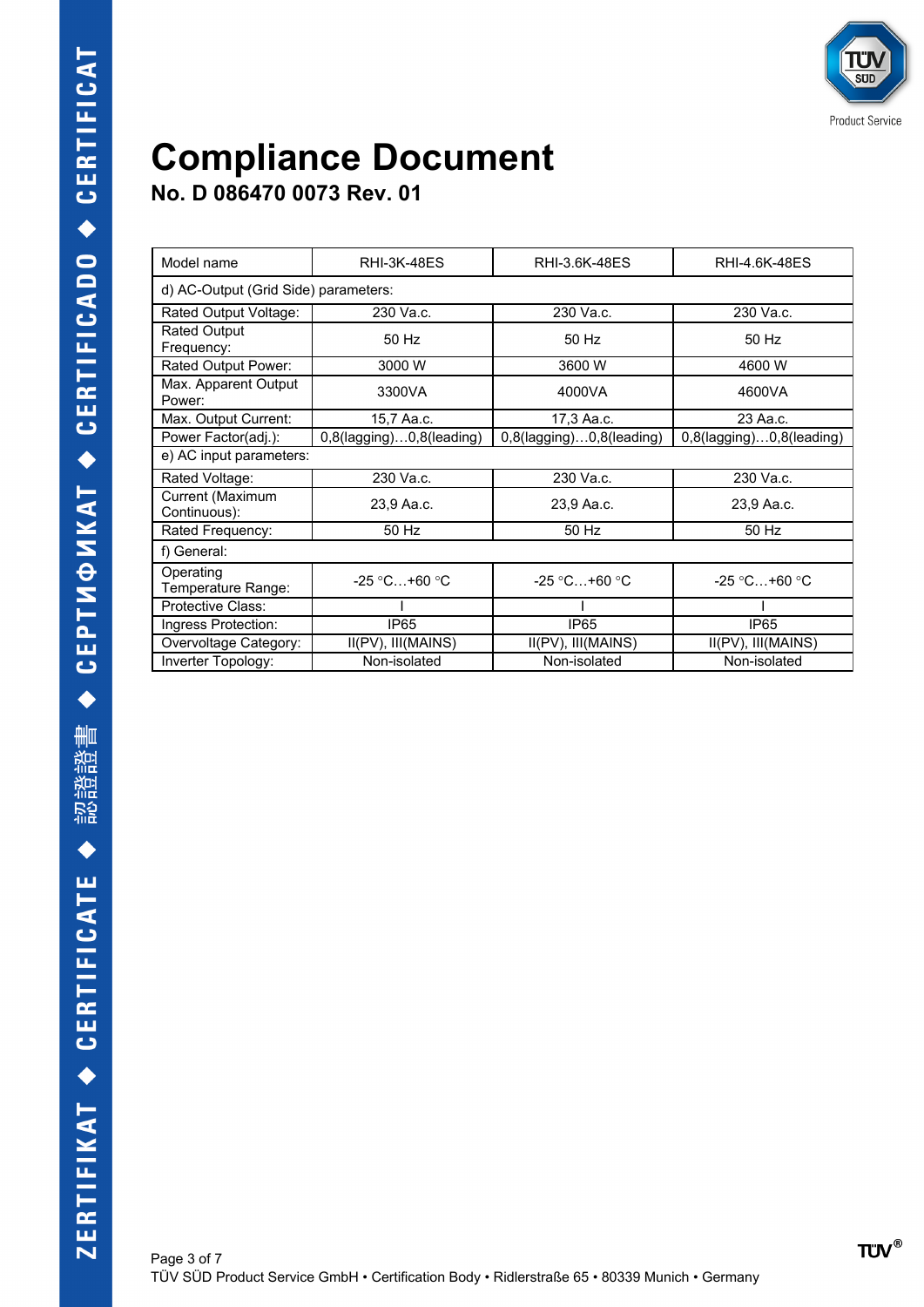**No. D 086470 0073 Rev. 01**

| Model name                           | <b>RHI-5K-48ES</b>              | RHI-3K-48ES-5G                  | RHI-3.6K-48ES-5G                               |
|--------------------------------------|---------------------------------|---------------------------------|------------------------------------------------|
| a) PV input parameters:              |                                 |                                 |                                                |
| Max. Input Voltage:                  | 600 Vd.c.                       | 600 Vd.c.                       | 600 Vd.c.                                      |
| MPP Voltage Range:                   | 90-520 Vd.c.                    | 90-520 Vd.c.                    | 90-520 Vd.c.                                   |
| Max. Input Current:                  | $2 \times 11$ Ad.c.             | 2×11 Ad.c.                      | 2×11 Ad.c.                                     |
| Isc PV:                              | 2×17,2 Ad.c.                    | 2×17,2 Ad.c.                    | 2×17,2 Ad.c.                                   |
| b) Battery parameters:               |                                 |                                 |                                                |
| <b>Battery Type:</b>                 | Li-Ion                          | Li-ion / Lead-acid              | Li-ion / Lead-acid                             |
| <b>Battery Voltage</b><br>Range:     | 42-58 Vd.c.                     | 42-58 Vd.c.                     | 42-58 Vd.c.                                    |
| Max. Charge Current:                 | 62,5 Ad.c.                      | 62,5 Ad.c.                      | 62,5 Ad.c.                                     |
| Max. Discharge<br>Current:           | 62,5 Ad.c.                      | 62,5 Ad.c.                      | 62,5 Ad.c.                                     |
| c) AC-Output (Back-up) parameters:   |                                 |                                 |                                                |
| Rated Output Voltage:                | 230 Va.c.                       | 230 Va.c.                       | 230 Va.c.                                      |
| <b>Rated Output</b><br>Frequency:    | 50 Hz                           | 50 Hz                           | 50 Hz                                          |
| Rated Output Current:                | 13 Aa.c.                        | 13 Aa.c.                        | 13 Aa.c.                                       |
| Rated Output Power:                  | 3000W                           | 3000W                           | 3000W                                          |
| d) AC-Output (Grid Side) parameters: |                                 |                                 |                                                |
| Rated Output Voltage:                | 230 Va.c.                       | 230 Va.c.                       | 230 Va.c.                                      |
| <b>Rated Output</b><br>Frequency:    | 50 Hz                           | 50 Hz                           | 50 Hz                                          |
| Rated Output Power:                  | 5000 W                          | 3000 W                          | 3600 W                                         |
| Max. Apparent Output<br>Power:       | 5500VA                          | 3300VA                          | 4000VA                                         |
| Max. Output Current:                 | 23,9 Aa.c.                      | 15,7 Aa.c.                      | 17,3 Aa.c.                                     |
| Power Factor(adj.):                  | $0,8$ (lagging) $0,8$ (leading) | $0,8$ (lagging) $0,8$ (leading) | 0,8(lagging)0,8(leading)                       |
| e) AC input parameters:              |                                 |                                 |                                                |
| Rated Voltage:                       | 230 Va.c.                       | 230 Va.c.                       | 230 Va.c.                                      |
| Current (Maximum<br>Continuous):     | 23,9 Aa.c.                      | 26,1 Aa.c.                      | 26,1 Aa.c.                                     |
| Rated Frequency:                     | $50$ Hz                         | 50 Hz                           | 50 Hz                                          |
| f) General:                          |                                 |                                 |                                                |
| Operating<br>Temperature Range:      | -25 °C+60 °C                    | -25 $°C+60°C$                   | -25 $°C+60°C$                                  |
| Protective Class:                    |                                 |                                 |                                                |
| Ingress Protection:                  | <b>IP65</b>                     | <b>IP65</b>                     | $\overline{IP65}$                              |
| Overvoltage Category:                | II(PV), III(MAINS)              | II(PV), III(MAINS)              | $\overline{II(PV)}$ , $\overline{III}$ (MAINS) |
| Inverter Topology:                   | Non-isolated                    | Non-isolated                    | Non-isolated                                   |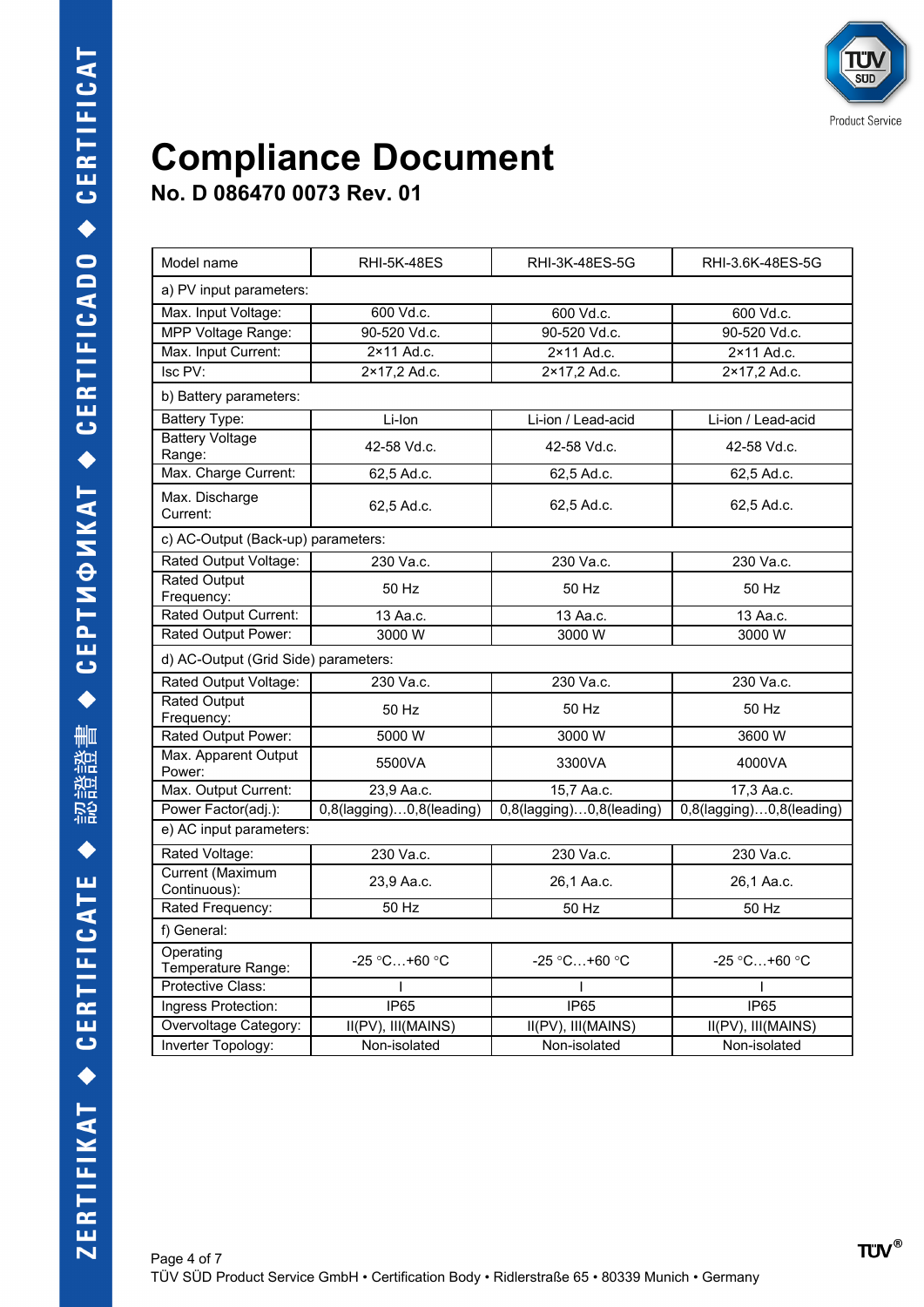**No. D 086470 0073 Rev. 01**

| Model name                           | RHI-4.6K-48ES-5G         | RHI-5K-48ES-5G           | RHI-6K-48ES-5G           |  |
|--------------------------------------|--------------------------|--------------------------|--------------------------|--|
|                                      | a) PV input parameters:  |                          |                          |  |
| Max. Input<br>Voltage:               | 600 Vd.c.                | 600 Vd.c.                | 600 Vd.c.                |  |
| <b>MPP Voltage</b><br>Range:         | 90-520 Vd.c.             | 90-520 Vd.c.             | 90-520 Vd.c.             |  |
| Max. Input<br>Current:               | $2 \times 11$ Ad.c.      | $2 \times 11$ Ad.c.      | $2 \times 11$ Ad.c.      |  |
| Isc PV:                              | 2×17,2 Ad.c.             | 2×17,2 Ad.c.             | 2×17,2 Ad.c.             |  |
| b) Battery parameters:               |                          |                          |                          |  |
| Battery Type:                        | Li-ion / Lead-acid       | Li-ion / Lead-acid       | Li-ion / Lead-acid       |  |
| <b>Battery Voltage</b><br>Range:     | 42-58 Vd.c.              | 42-58 Vd.c.              | 42-58 Vd.c.              |  |
| Max. Charge<br>Current:              | 100 Ad.c.                | 100 Ad.c.                | 100 Ad.c.                |  |
| Max. Discharge<br>Current:           | 100 Ad.c.                | 100 Ad.c.                | 100 Ad.c.                |  |
| c) AC-Output (Back-up) parameters:   |                          |                          |                          |  |
| <b>Rated Output</b><br>Voltage:      | 230 Va.c.                | 230 Va.c.                | 230 Va.c.                |  |
| Rated Output<br>Frequency:           | 50 Hz                    | 50 Hz                    | 50 Hz                    |  |
| <b>Rated Output</b><br>Current:      | 22 Aa.c.                 | 22 Aa.c.                 | 22 Aa.c.                 |  |
| <b>Rated Output</b><br>Power:        | 5000 W                   | 5000 W                   | 5000 W                   |  |
| d) AC-Output (Grid Side) parameters: |                          |                          |                          |  |
| <b>Rated Output</b><br>Voltage:      | 230 Va.c.                | 230 Va.c.                | 230 Va.c.                |  |
| <b>Rated Output</b><br>Frequency:    | 50 Hz                    | 50 Hz                    | 50 Hz                    |  |
| <b>Rated Output</b><br>Power:        | 4600 W                   | 5000 W                   | 6000 W                   |  |
| Max. Apparent<br>Output Power:       | 4600VA                   | 5500VA                   | 6000 VA                  |  |
| Max. Output<br>Current:              | 23 Aa.c.                 | 23,9 Aa.c.               | 26,1 Aa.c.               |  |
| Power<br>Factor(adj.):               | 0,8(lagging)0,8(leading) | 0,8(lagging)0,8(leading) | 0,8(lagging)0,8(leading) |  |
| e) AC input parameters:              |                          |                          |                          |  |
| Rated Voltage:                       | 230 Va.c.                | 230 Va.c.                | 230 Va.c.                |  |
| Current (Maximum<br>Continuous):     | 26,1 Aa.c.               | 26,1 Aa.c.               | 26,1 Aa.c.               |  |
| Rated Frequency:                     | 50 Hz                    | 50 Hz                    | 50 Hz                    |  |
| f) General:                          |                          |                          |                          |  |
| Operating<br>Temperature<br>Range:   | $-25 °C+60 °C$           | $-25 °C+60 °C$           | $-25 °C+60 °C$           |  |
| Protective Class:                    |                          |                          |                          |  |
| Ingress Protection:                  | IP <sub>65</sub>         | IP65                     | IP65                     |  |
| Overvoltage<br>Category:             | II(PV), III(MAINS)       | II(PV), III(MAINS)       | II(PV), III(MAINS)       |  |
| Inverter Topology:                   | Non-isolated             | Non-isolated             | Non-isolated             |  |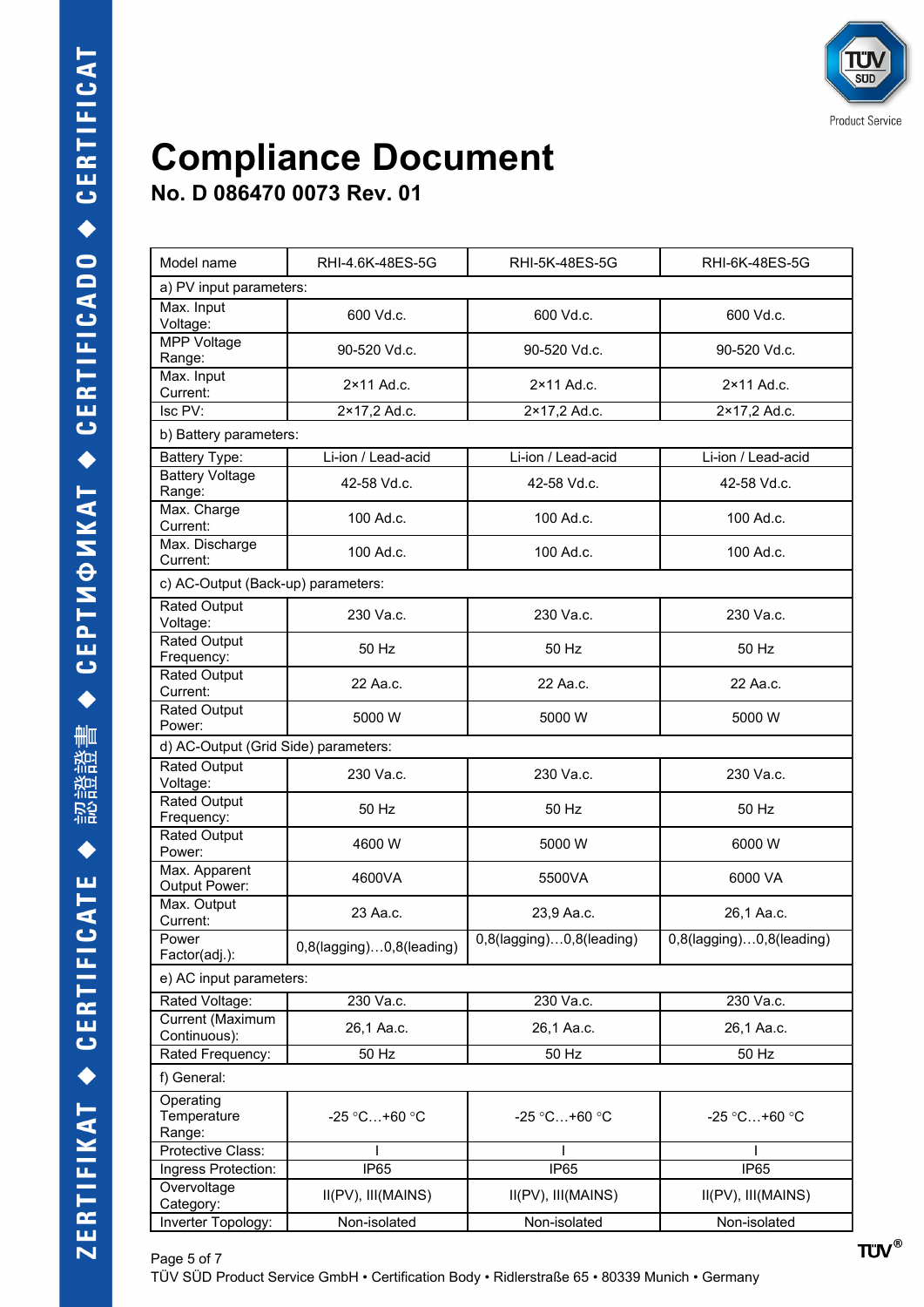

#### **Compliance Document No. D 086470 0073 Rev. 01**

Model name The S5-EH1P3K-L Notel S5-EH1P3.6K-L S5-EH1P4.6K-L a) PV input parameters: Max. Input Voltage: 600 Vd.c. 600 Vd.c. 600 Vd.c. MPP Voltage Range: 90-520 Vd.c. 90-520 Vd.c. 90-520 Vd.c. Max. Input Current:  $\begin{vmatrix} 2 \times 15 \text{ Ad.c.} \end{vmatrix}$  2×15 Ad.c. 2×15 Ad.c. Isc PV: 2×22,5 Ad.c. 2×22,5 Ad.c. 2×22,5 Ad.c. b) Battery parameters: Battery Type: 
Li-ion / Lead-acid
Li-ion / Lead-acid
Li-ion / Lead-acid
Li-ion / Lead-acid
Li-ion / Lead-acid
Li-ion / Lead-acid
Li-ion / Lead-acid
Li-ion / Lead-acid
Li-ion / Lead-acid
Li-ion / Lead-acid
Li-ion / Lead-aci Battery Voltage Range:  $\begin{array}{|c|c|c|c|c|c|c|c|c|} \hline \end{array}$  42-58 Vd.c. 42-58 Vd.c. 42-58 Vd.c. Max. Charge Current:  $\begin{array}{|l|l|} \hline \text{62,5} \text{ Ad.c.} & \text{62,5} \text{ Ad.c.} & \text{100} \text{ Ad.c.} \end{array}$ Max. Discharge Current: 62,5 Ad.c. 62,5 Ad.c. 62,5 Ad.c. 100 Ad.c. c) AC-Output (Back-up) parameters: Rated Output Voltage: 230 Va.c. 230 Va.c. 230 Va.c. 230 Va.c. 230 Va.c. Rated Output<br>Frequency: Frequency: 50 Hz 50 Hz 50 Hz Rated Output Current: 13,5 Aa.c. 13,5 Aa.c. 22 Aa.c. Rated Output Power:  $\frac{3000 \text{ W}}{2000 \text{ W}}$  3000 W 5000 W d) AC-Output (Grid Side) parameters: Rated Output Voltage: | 230 Va.c. | 230 Va.c. | 230 Va.c. | 230 Va.c. Rated Output Frequency: 50 Hz 50 Hz 50 Hz Rated Output Power:  $\begin{array}{|c|c|c|c|c|c|} \hline \text{Rated Output Power:} & \text{3000 W} & \text{3600 W} \hline \end{array}$ Max. Apparent Output<br>Power: wax. Apparent Guiput | 3300VA | 4000VA | 4600VA<br>Power: Max. Output Current: 14,5 Aa.c. 17,5 Aa.c. 20 Aa.c. Power Factor(adj.): 0,8(lagging)...0,8(leading) e) AC input parameters: Rated Voltage: 230 Va.c. 230 Va.c. 230 Va.c. 230 Va.c. 230 Va.c. Current (Maximum<br>Continuous): Unitary (Maximum 20,5 Aa.c. 25 Aa.c. 25 Aa.c. 31,5 Aa.c. Rated Frequency: 50 Hz 50 Hz 50 Hz f) General: Operating Temperature Operating remperature | 25 °C…+60 °C | 25 °C…+60 °C | 25 °C…+60 °C Protective Class: I I I Ingress Protection:  $\vert$  IP65 IP65 Overvoltage Category: | II(PV), III(MAINS) | II(PV), III(MAINS) | II(PV), III(MAINS) Inverter Topology: Non-isolated Non-isolated Non-isolated